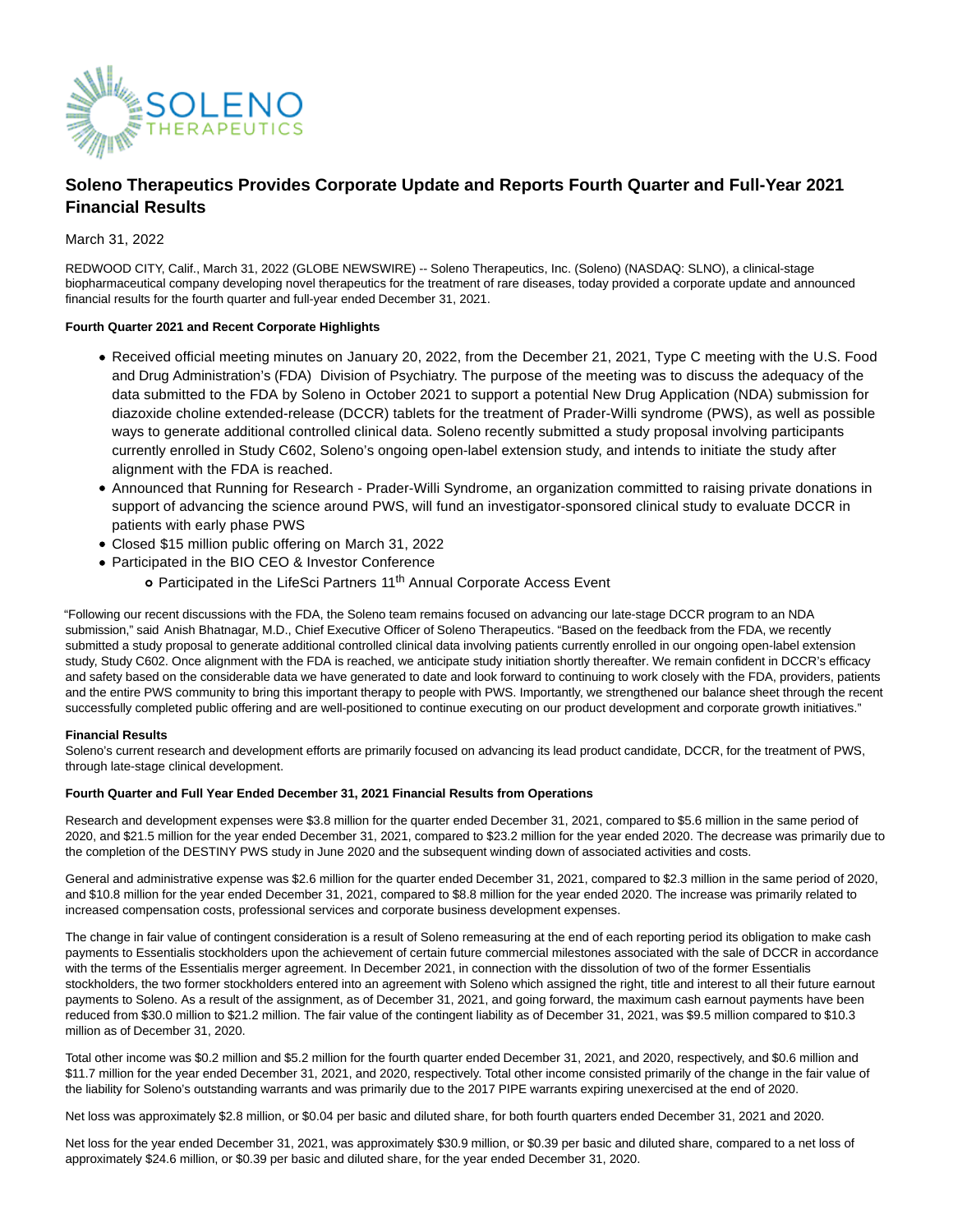As of December 31, 2021, Soleno had cash and cash equivalents of approximately \$21.3 million, as compared to \$49.2 million as of December 31, 2020. On March 31, 2022, the Company completed a public offering of its common stock and, for certain investors, in lieu of common stock, prefunded warrants, and for each share of common stock or pre-funded warrant, one immediately exercisable common warrant. The net proceeds of the offering are expected to be \$13.9 million after deducting the underwriting discount and other estimated offering expenses, and assuming that no pre-funded warrants are immediately exercised.

### **About Soleno Therapeutics, Inc.**

Soleno is focused on the development and commercialization of novel therapeutics for the treatment of rare diseases. The company's lead candidate, DCCR, a once-daily oral tablet for the treatment of Prader-Willi Syndrome (PWS), is currently being evaluated in an ongoing Phase 3 clinical development program. For more information, please visi[t www.soleno.life.](https://www.globenewswire.com/Tracker?data=N0YiHYWReCY8BT0rwtFFCYxrH6Ehu6GNhW-BEEenLJt_zsSNMjoUR8IolJzGUOpN_d4FWfaD7Vv_KqZgfKcoKg==)

# **About PWS**

The Prader-Willi Syndrome Association USA estimates that PWS occurs in one in every 15,000 live births in the U.S. The hallmark symptom of this disorder is hyperphagia, a chronic feeling of insatiable hunger that severely diminishes the quality of life for PWS patients and their families. Additional characteristics of PWS include behavioral problems, cognitive disabilities, low muscle tone, short stature (when not treated with growth hormone), the accumulation of excess body fat, developmental delays, and incomplete sexual development. Hyperphagia can lead to significant morbidities (e.g., obesity, diabetes, cardiovascular disease) and mortality (e.g., stomach rupture, choking, accidental death due to food seeking behavior). In a global survey conducted by the Foundation for Prader-Willi Research, 96.5% of respondents (parent and caregivers) rated hyperphagia and 92.9 % body composition as the most important or a very important symptom to be relieved by a new medicine. There are currently no approved therapies to treat the hyperphagia/appetite, metabolic, cognitive function, or behavioral aspects of the disorder. Diazoxide choline has received Orphan Drug Designation for the treatment of PWS in the U.S. and E.U., and Fast Track Designation in the U.S.

### **About DCCR (Diazoxide Choline Extended-Release) Tablets**

DCCR is a novel, proprietary extended-release dosage form containing the crystalline salt of diazoxide and is administered once-daily. The parent molecule, diazoxide, has been used for decades in thousands of patients in a few rare diseases in neonates, infants, children and adults, but has not been approved for use in PWS. Soleno conceived of and established extensive patent protection on the therapeutic use of diazoxide and DCCR in patients with PWS. The DCCR development program is supported by data from five completed Phase 1 clinical studies in healthy volunteers and three completed Phase 2 clinical studies, one of which was in PWS patients. In the PWS Phase 3 study, DCCR showed promise in addressing hyperphagia, the hallmark symptom of PWS, as well as several other symptoms such as aggressive/destructive behaviors, fat mass and other metabolic parameters. Soleno has been in ongoing discussions with the FDA regarding additional data needed to support the submission of an NDA.

### **Forward-Looking Statements**

This press release contains forward-looking statements within the meaning of Section 21E of the Securities Exchange Act of 1934, as amended. All statements other than statements of historical facts contained in this press release are forward-looking statements, including statements regarding timing of any regulatory process or ultimate approvals and determining a path forward for DCCR for the treatment of PWS. In some cases, you can identify forward-looking statements by terms such as "may," "will," "should," "expect," "plan," "anticipate," "could," "intend," "target," "project," "contemplates," "believes," "estimates," "predicts," "potential" or "continue" or the negative of these terms or other similar expressions. These forwardlooking statements speak only as of the date of this press release and are subject to a number of risks, uncertainties and assumptions, including the risks and uncertainties associated with market conditions, as well as risks and uncertainties inherent in Soleno's business, including those described in the company's prior press releases and in the periodic reports it files with the SEC, including the Annual Report on Form 10-K, which Soleno intends to file with the SEC on March [30], 2022. The events and circumstances reflected in the company's forward-looking statements may not be achieved or occur and actual results could differ materially from those projected in the forward-looking statements. Except as required by applicable law, the company does not plan to publicly update or revise any forward-looking statements contained herein, whether as a result of any new information, future events, changed circumstances or otherwise.

### **Corporate Contact:**

Brian Ritchie LifeSci Advisors, LLC 212-915-2578

### **Soleno Therapeutics, Inc. Condensed Consolidated Balance Sheets** (in thousands except share and per share data)

|                                           | December 31,<br>2021 |        | December 31,<br>2020 |        |
|-------------------------------------------|----------------------|--------|----------------------|--------|
| <b>Assets</b>                             |                      |        |                      |        |
| Current assets                            |                      |        |                      |        |
| Cash and cash equivalents                 | \$                   | 21,304 | - \$                 | 49,224 |
| Prepaid expenses and other current assets |                      | 1,118  |                      | 1,019  |
| Total current assets                      |                      | 22,422 |                      | 50,243 |
| Long-term assets                          |                      |        |                      |        |
| Property and equipment, net               |                      | 33     |                      | 19     |
| Operating lease right-of-use assets       |                      | 421    |                      | 124    |
| Finance lease right-of-use assets         |                      |        |                      | 15     |
| Intangible assets, net                    |                      | 12,637 |                      | 14,581 |
| Other long-term assets                    |                      | 40     |                      |        |
| Total assets                              | \$                   | 35,553 | \$                   | 64,982 |
| Liabilities and stockholders' equity      |                      |        |                      |        |
| <b>Current liabilities</b>                |                      |        |                      |        |
| Accounts payable                          | \$                   | 3,254  | S                    | 3,489  |